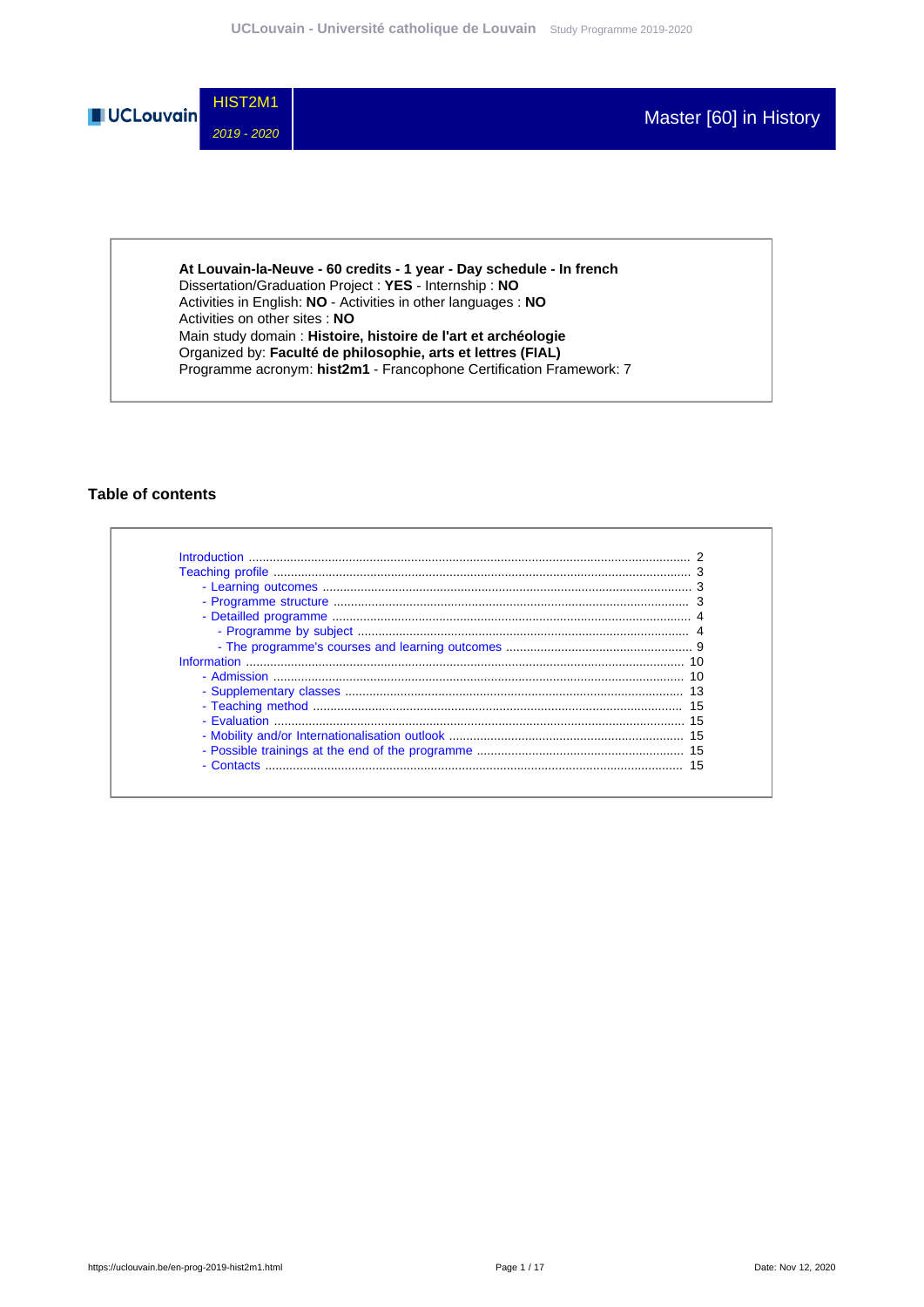# **HIST2M1 - Introduction**

# <span id="page-1-0"></span>**Introduction**

#### **Introduction**

The aim of this master, which can be completed in one year is to further methodological and critical learning relating to the research and application of information and specifically how that information can be applied to an historical period (Antiquity, the Middle Ages, modern times and the contemporary era) or to a field of history. The course does not include the methodological approaches to research and communication in history which are covered in the master 120. The final assignment allows the students to focus upon a given subject.

#### **Your profil**

Students:

- hold a bachelor's degree;
- have followed courses comprising sufficient credits in the following fields: courses on general or specialised history, covering a variety of periods, on an introduction to history and research techniques, on the application of theory, on ancient, medieval and/or modern languages (the 30 credits awarded for the minor in history can be used to meet these requirements).

#### **Your futur job**

Our students mainly find employment in teaching, research, professions in communication and those linked to publishing.

#### **Your programme**

The core curriculum offers an introduction to research, as well as interactive lessons based upon files, covering the different historical periods in the field of "governance and societies".

A very special place is reserved for the seminar (10 credits) which requires significant library and archive research, as well as a documentary criticism assignment and preparation of an oral and written summary.

The various electives allow the students to further the knowledge they have acquired in their bachelors' programmes and to begin to adopt an interdisciplinary approach.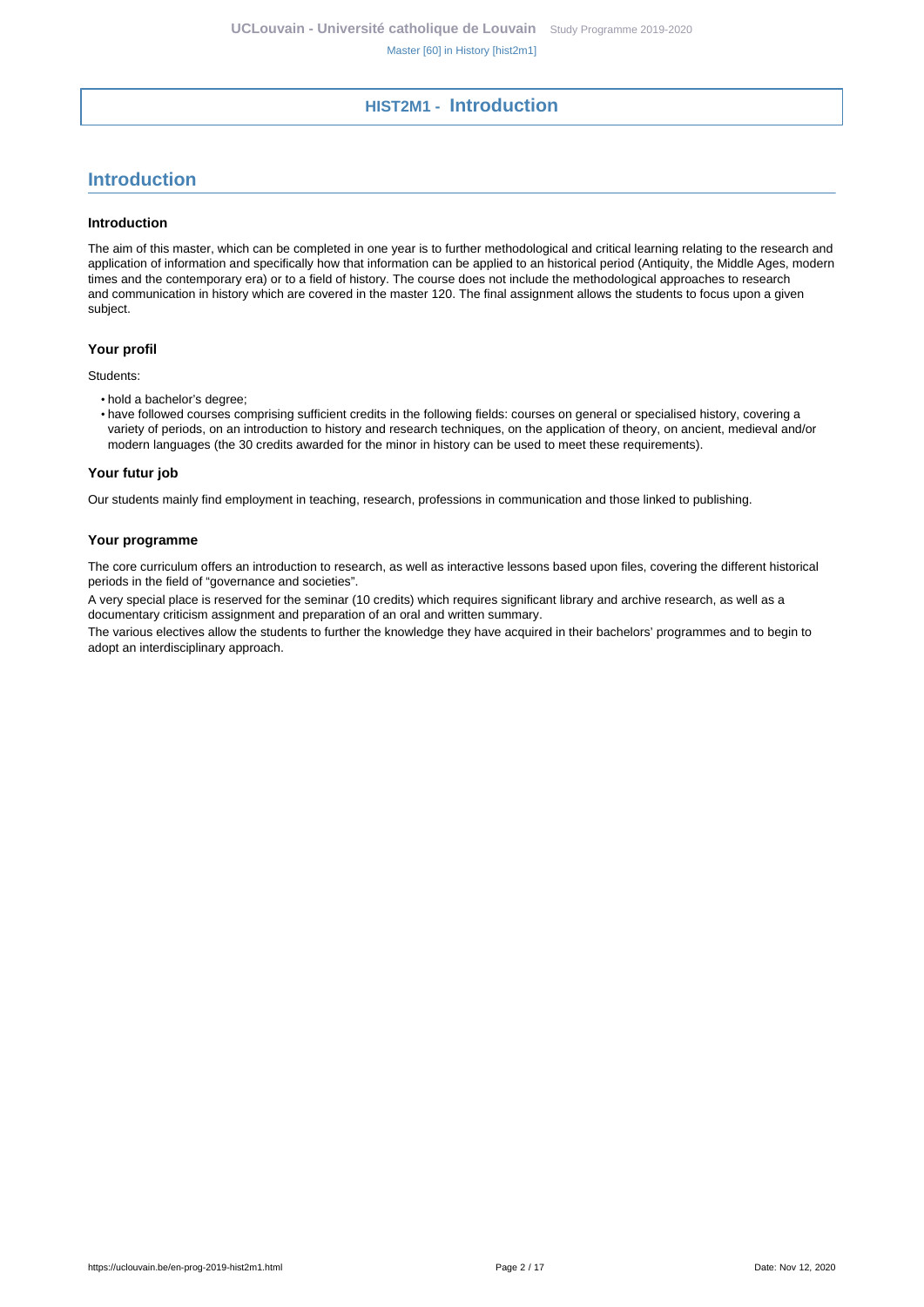# **HIST2M1 - Teaching profile**

# <span id="page-2-1"></span><span id="page-2-0"></span>**Learning outcomes**

This degree allows students who fulfil the prerequisite of already holding another master, to acquire certain historical research techniques and methods. They are employed in the final assignment (which cannot be reused in the event that students later move on to a master 120) consisting of focussing upon a question relating to a given subject, not necessarily requiring obligatory references to first-hand materials.

On successful completion of this programme, each student is able to :

- 1. deepening knowledge relating to certain fields and periods of history;
- 2. partially applying certain research methods appropriate to historical study.

# <span id="page-2-2"></span>**Programme structure**

The programme is made up of:

• core courses : 45 credits (including 15 credits for the end of study work); • and an option or optional courses (15 credits).

[> Core courses](en-prog-2019-hist2m1-lhist210t.html) [ en-prog-2019-hist2m1-lhist210t.html ]

Options courses

[> Option en cultures et éthique du numérique](en-prog-2019-hist2m1-lfial800o.html) [ en-prog-2019-hist2m1-lfial800o.html ] [> Optional courses](en-prog-2019-hist2m1-lhist210o.html) [ en-prog-2019-hist2m1-lhist210o.html]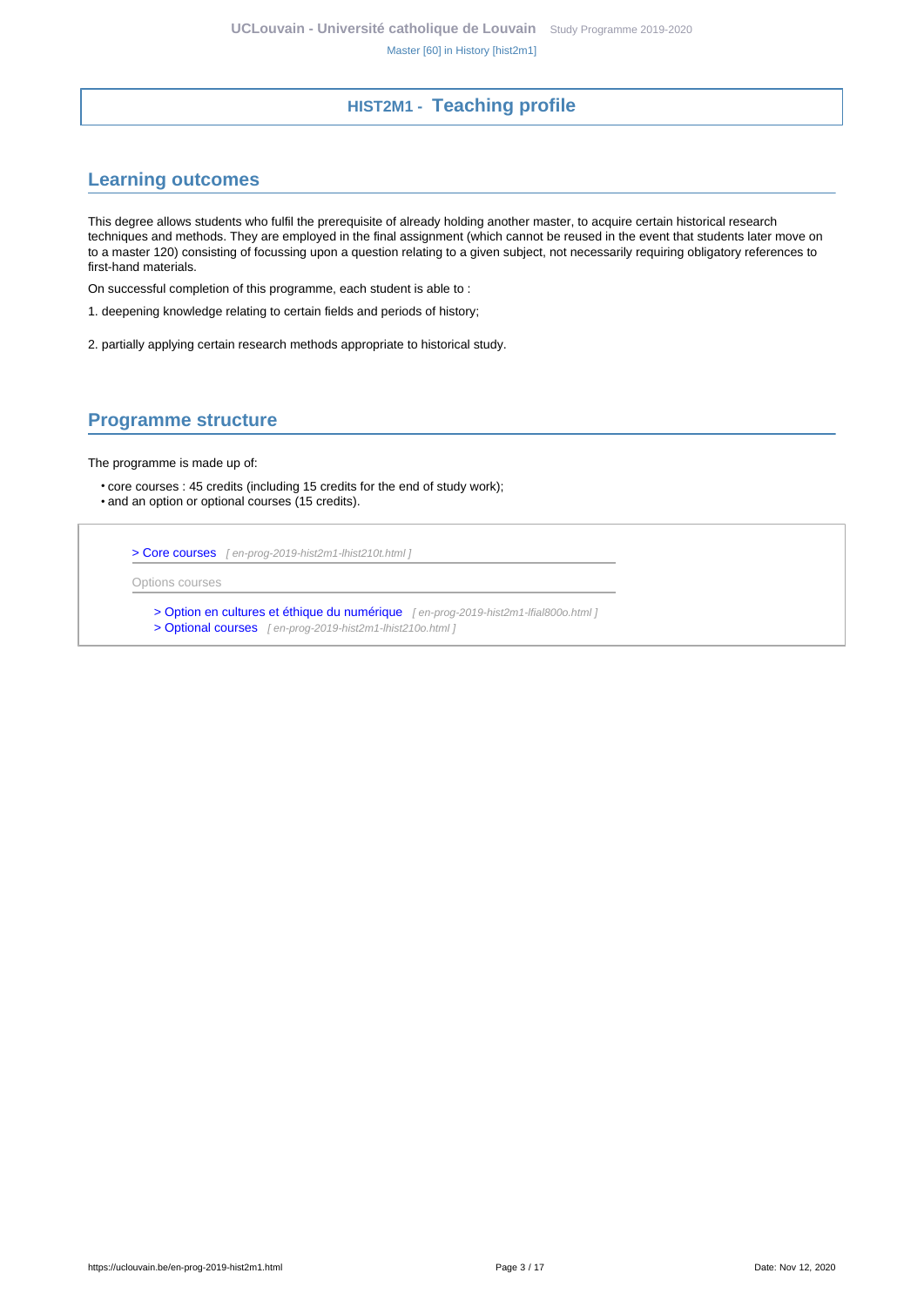# **HIST2M1 Detailled programme**

# <span id="page-3-1"></span><span id="page-3-0"></span>**Programme by subject**

#### **CORE COURSES [45.0]**

O Mandatory <br>
△ Courses not taught during 2019-2020 <br>
⊘ Periodic

 $\oplus$  Periodic courses taught during 2019-2020  $\Box$  Activity with requisites

Courses not taught during 2019-2020 Periodic courses not taught during 2019-2020

Click on the course title to see detailed informations (objectives, methods, evaluation...)

### **Individual final project (15 credits)**

| LHIST2898                | 15 Credits     |
|--------------------------|----------------|
| Individual final project | 2 <sub>0</sub> |

#### **Seminar and research techniques (15 credits)**

#### **Seminar (10 credits)**

The history seminar requires significant research in libraries and archives as well as a substantial piece of critical work, preparation for oral and written summary. One seminar chosen from :

| <b>&amp;3 LHIST2160</b> | <b>Seminar in Ancient History</b>                           | Françoise Van Haeperen                                        | 22.5h             | <b>10 Credits</b> | 1a             |
|-------------------------|-------------------------------------------------------------|---------------------------------------------------------------|-------------------|-------------------|----------------|
| <b>&amp; LHIST2260</b>  | Seminar in the History of the Middle Ages                   | <b>Paul Bertrand</b>                                          | 22.5 <sub>h</sub> | 10 Credits        | 1a             |
| <b>&amp; LHIST2270</b>  | <b>Seminar in Modern History</b>                            | Gilles Lecuppre (coord.)<br>Silvia Mostaccio                  | 22.5h             | 10 Credits        | 1a             |
| <b>&amp; LHIST2280</b>  | <b>Seminar on Contemporary History</b>                      | <b>Emmanuel Debruyne</b><br>Laurence Van<br>Ypersele (coord.) | 22.5h             | 10 Credits        | 1a             |
| <b>&amp; LHIST2570</b>  | Legal History and Justice History - Research Seminar        | <b>Xavier Rousseaux</b>                                       | 22.5h             | 10 Credits        | 1 <sub>a</sub> |
| <b>&amp; LHIST2560</b>  | Seminar of History: overseas and its relations with Europe. | <b>Anne-Sophie Gijs</b>                                       | 22.5h             | 10 Credits        | 1a             |

### **Research techniques (5 credits)**

5 credits chosen from :

| <b>&amp; LHIST2180</b>  | <b>Historical Geography</b>                                                                   | <b>Emmanuel Debruyne</b> | 15h               | 5 Credits 2a 2        |                |
|-------------------------|-----------------------------------------------------------------------------------------------|--------------------------|-------------------|-----------------------|----------------|
| <b>&amp; LHIST2401</b>  | History and data management                                                                   | <b>Aurore François</b>   | 22.5 <sub>h</sub> | 5 Credits $1q \Delta$ |                |
| <b>&amp; LHIST2430</b>  | Diplomacy in the Middle Ages, including elements of chronology,<br>sigillography and heraldry | <b>Paul Bertrand</b>     | 22.5 <sub>h</sub> | 5 Credits             | 1 <sub>a</sub> |
| <b>&amp;3 LFIAL2181</b> | Latin epigraphy (seminar)                                                                     | <b>Marco Cavalieri</b>   | 22.5 <sub>h</sub> | 5 Credits 1g Ø        |                |
| <b>&amp; LCOMU1323</b>  | The Press, Journalism and Society                                                             | <b>Benoît Grevisse</b>   | 22.5 <sub>h</sub> | 5 Credits             | 1 <sub>a</sub> |

### **Field of governance and societies (15 credits)**

| 15 credits chosen from: |                                                                        |                           |                   |                       |                     |
|-------------------------|------------------------------------------------------------------------|---------------------------|-------------------|-----------------------|---------------------|
| <b>&amp; LHIST2361</b>  | Governing and societies: In-depth questions I (A. Greek)<br>Antiquity) | <b>Christophe Flament</b> | 22.5 <sub>h</sub> | 5 Credits $1a \oplus$ |                     |
| <b>&amp; LHIST2362</b>  | Governing and societies: In-depth questions I (B. The Middle<br>Ages)  | <b>Gilles Lecuppre</b>    | 22.5 <sub>h</sub> | 5 Credits             | $1a \oplus$         |
| <b>&amp; LHIST2363</b>  | Governing and societies: In-depth questions I (C. Modern times)        | <b>Gilles Lecuppre</b>    | 22.5 <sub>h</sub> | 5 Credits             | 1 $\alpha$ $\oplus$ |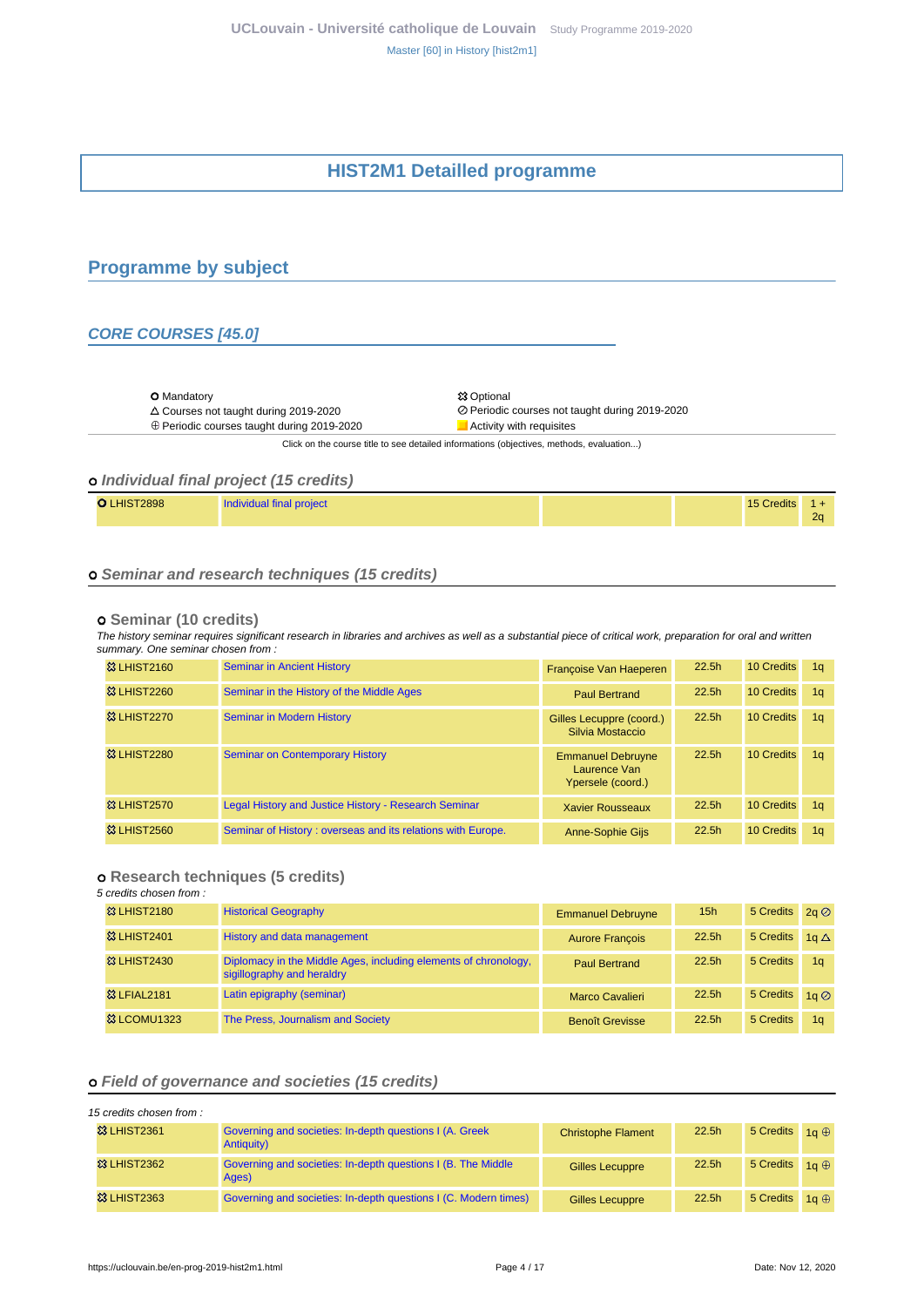# **UCLouvain - Université catholique de Louvain** [Study Programme 2019-2020](https://uclouvain.be/en/study-programme) [Master \[60\] in History \[hist2m1\]](https://uclouvain.be/en-prog-2019-hist2m1.html)

| <b>&amp;3 LHIST2364</b> | Governing and societies: In-depth questions I (D. Contemporary<br>period)  | <b>Vincent Dujardin</b><br>Laurence Van Ypersele             | 22.5h | 5 Credits      | 1a $\oplus$    |
|-------------------------|----------------------------------------------------------------------------|--------------------------------------------------------------|-------|----------------|----------------|
| <b>&amp; LHIST2371</b>  | Governing and societies: In-depth questions II (A. Roman<br>Antiquity)     | Françoise Van Haeperen                                       | 22.5h | 5 Credits 2q Ø |                |
| <b>&amp;3 LHIST2372</b> | Governing and societies: In-depth questions II (B. The Middle<br>Ages)     | <b>Gilles Lecuppre</b>                                       | 22.5h | 5 Credits      | $1a$ $\oslash$ |
| <b>&amp; LHIST2373</b>  | Governing and societies: In-depth questions II (C. Modern times)           | <b>Xavier Rousseaux</b>                                      | 22.5h | 5 Credits      | $1a$ $\oslash$ |
| <b>83 LHIST2374</b>     | Governing and societies: In-depth questions II (D. Contemporary<br>period) | <b>Vincent Dujardin</b><br>Laurence Van<br>Ypersele (coord.) | 22.5h | 5 Credits      | $2a$ $\oslash$ |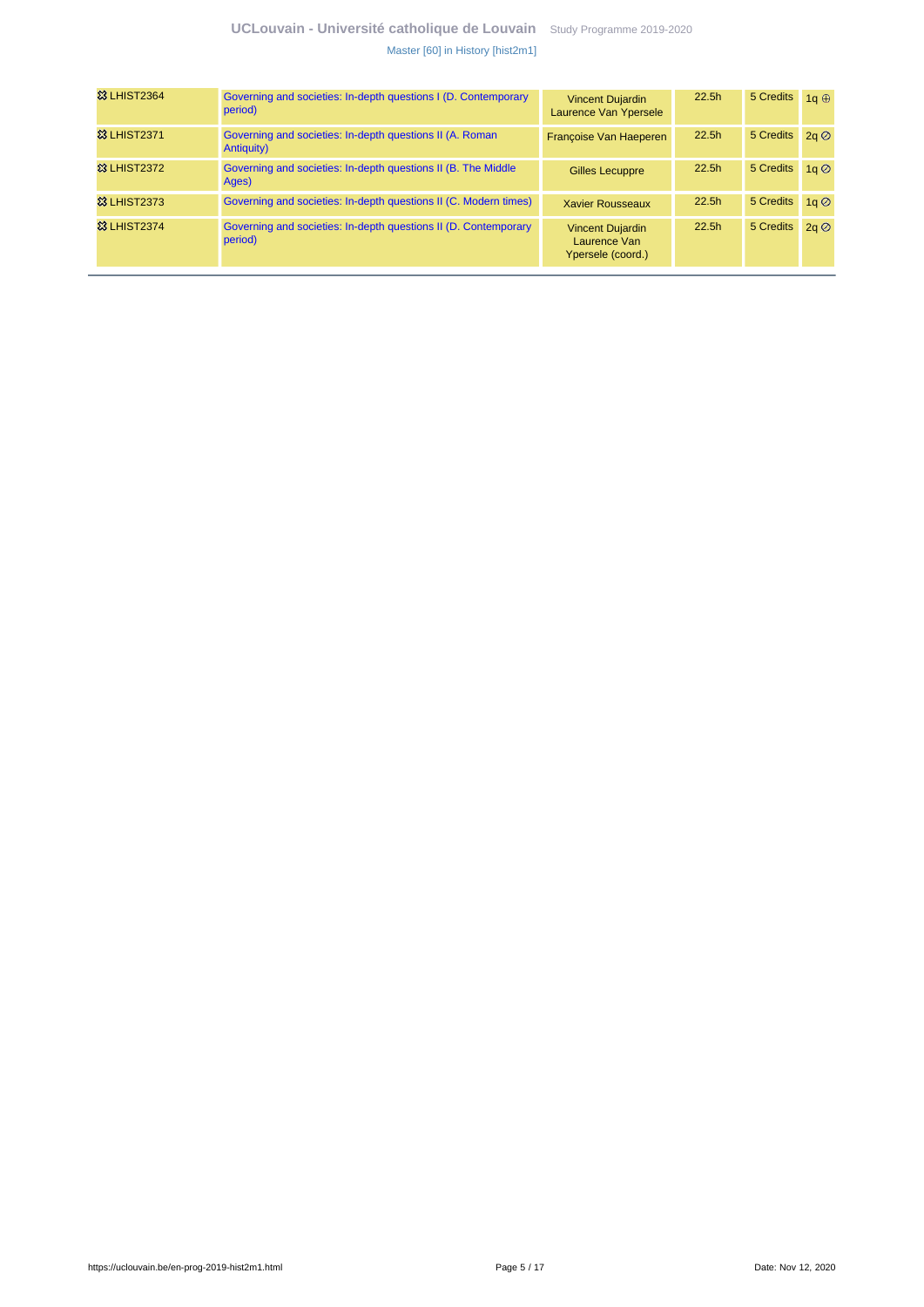# **OPTIONS [15.0]**

- [> Option en cultures et éthique du numérique](en-prog-2019-hist2m1-lfial800o) [en-prog-2019-hist2m1-lfial800o]
- [> Optional courses](en-prog-2019-hist2m1-lhist210o) [ en-prog-2019-hist2m1-lhist210o ]

# **OPTION EN CULTURES ET ÉTHIQUE DU NUMÉRIQUE [15.0]**

| <b>O</b> Mandatory                                | <b>83 Optional</b>                                                                                                                                                                                                              |
|---------------------------------------------------|---------------------------------------------------------------------------------------------------------------------------------------------------------------------------------------------------------------------------------|
| $\triangle$ Courses not taught during 2019-2020   | ⊘ Periodic courses not taught during 2019-2020                                                                                                                                                                                  |
| $\oplus$ Periodic courses taught during 2019-2020 | Activity with requisites                                                                                                                                                                                                        |
|                                                   | $\sim$ . The set is the set of the set of the set of the set of the set of the set of the set of the set of the set of the set of the set of the set of the set of the set of the set of the set of the set of the set of the s |

Click on the course title to see detailed informations (objectives, methods, evaluation...)

### **Contenu:**

| $O$ LFIAL2010 | Altissia Chair: The Digital Turn in Culture & Ethics                             | <b>Chris Tanasescu</b> | 22.5 <sub>h</sub> | 5 Credits | 10 |
|---------------|----------------------------------------------------------------------------------|------------------------|-------------------|-----------|----|
| $O$ LFIAL2020 | Altissia Chair: Practical Digital Methods and Tools for the<br><b>Humanities</b> | <b>Chris Tanasescu</b> | 22.5h+15h         | 5 Credits | 2a |

### **Un cours parmi : (5 credits)**

| <b>&amp;3 LFIAL2630</b>  | Introduction to automatic text processing                                                                                                                         | <b>Cédrick Fairon</b>                                                                    | 22.5h           | 5 Credits | 2q                                 |
|--------------------------|-------------------------------------------------------------------------------------------------------------------------------------------------------------------|------------------------------------------------------------------------------------------|-----------------|-----------|------------------------------------|
| <b>&amp;3 LFIAL2640</b>  | <b>Digital humanities</b>                                                                                                                                         | <b>Paul Bertrand</b>                                                                     | 15 <sub>h</sub> | 5 Credits | 2q                                 |
| <sup>3</sup> & LFIAL2650 | Digital Document and Data Analysis, Critical Editing, and<br><b>Publishing</b>                                                                                    | <b>Chris Tanasescu</b>                                                                   | 15 <sub>h</sub> | 5 Credits | 2q                                 |
| <b>83 LFIAL2660</b>      | <b>Digital practices seminar</b>                                                                                                                                  | <b>Paul Bertrand</b><br><b>Chris Tanasescu</b><br><i>(compensates)</i><br>Paul Bertrand) | 15h             | 5 Credits | 2q                                 |
| <b>&amp; LHIST2600</b>   | <b>Digital Practices in History Professions</b><br>Ce cours est accessible uniquement à l'étudiant en master en histoire ou ayant<br>suivi la mineure en histoire |                                                                                          | 30 <sub>h</sub> | 5 Credits | 2q                                 |
| <sup>3</sup> & LFILO2970 | Seminar on (ethical aspects of) the relation between science and<br>society in a digital world                                                                    | <b>Charles Pence</b>                                                                     | 30h             | 5 Credits | 2q                                 |
| <b>83 LCLIB2120</b>      | Bibliothéconomie et bibliométrie : collections, services,<br>ressources et médiation                                                                              | Frédéric Brodkom                                                                         | 15h             | 5 Credits | 1q                                 |
| <b>23 LCLIB2130</b>      | <b>Digital books</b>                                                                                                                                              | Pierre Van Overbeke                                                                      | 15 <sub>h</sub> | 5 Credits | $1q$ <sup><math>\odot</math></sup> |
| <b>83 LFSA2202</b>       | <b>Ethics and ICT</b>                                                                                                                                             | <b>Axel Gosseries</b><br><b>Olivier Pereira</b>                                          | 30 <sub>h</sub> | 5 Credits | 2q                                 |
| <b>&amp;3 LANTR2115</b>  | Séminaire d'Anthropologie du Numérique : technologie, jeux<br>vidéos et mondes virtuels                                                                           | <b>Olivier Servais</b>                                                                   | 15h             | 5 Credits | 2q                                 |
| 33 LCOMU2640             | <b>Media literacy</b>                                                                                                                                             | <b>Thibault Philippette</b>                                                              | 30 <sub>h</sub> | 5 Credits | 1q                                 |
| <sup>3</sup> 3 MCOMU2209 | Internet et société                                                                                                                                               | <b>Sandrine Roginsky</b>                                                                 | 30 <sub>h</sub> | 5 Credits | 1q                                 |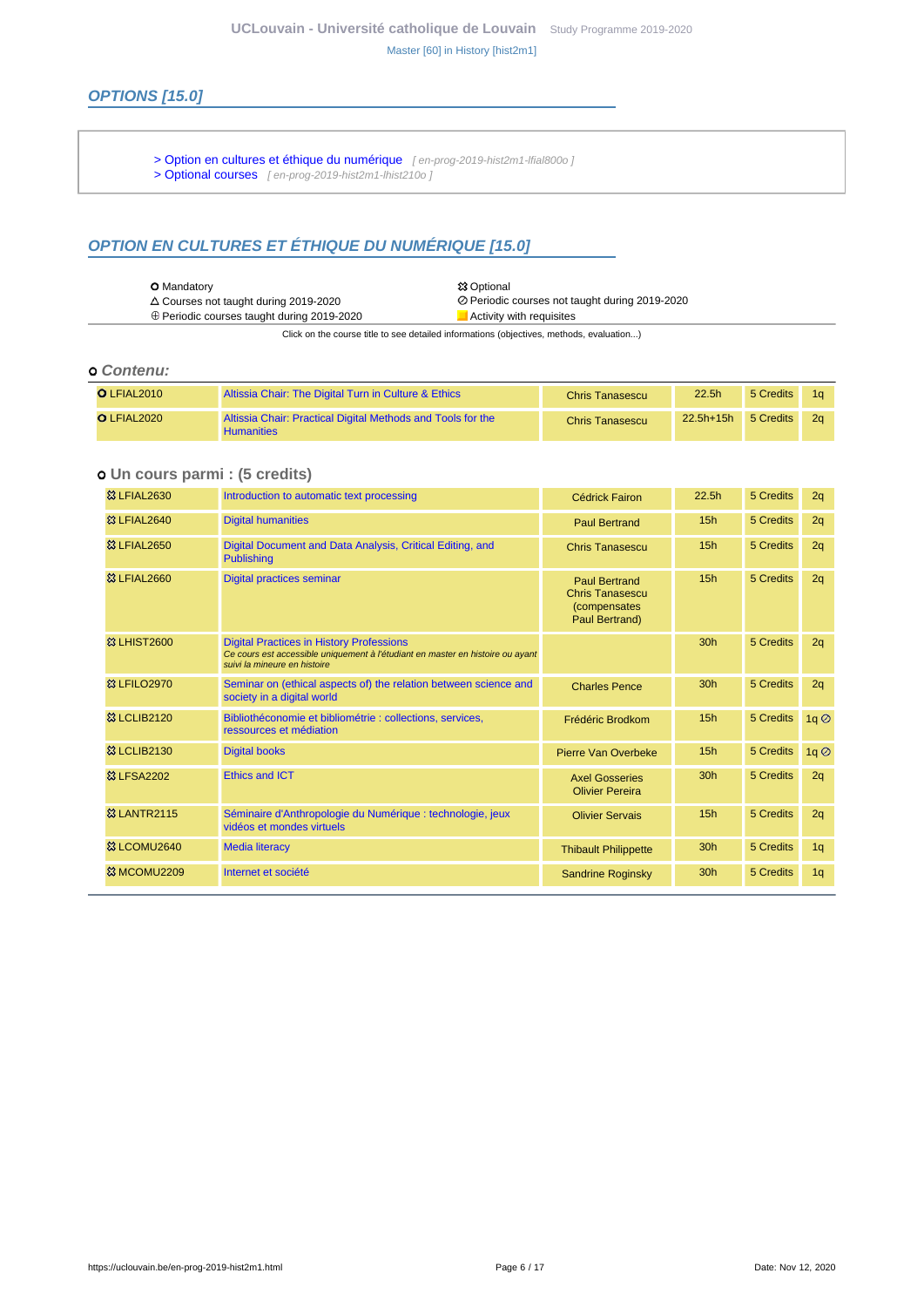# **OPTIONAL COURSES [15.0]**

O Mandatory <br>
△ Courses not taught during 2019-2020 <br>
⊘ Periodic

 $\oplus$  Periodic courses taught during 2019-2020

⊘ Periodic courses not taught during 2019-2020<br>■ Activity with requisites

Click on the course title to see detailed informations (objectives, methods, evaluation...)

Students must choose 15 credits from :

 **Contenu:**

#### **International, intercultural and interregional relations**

| <b>&amp; LGLOR2543</b>  | Culture and Civilization of India and the Far East II                          |                                                    | 30 <sub>h</sub> | 5 Credits | 1 <sub>a</sub><br>$\Delta \oplus$ |
|-------------------------|--------------------------------------------------------------------------------|----------------------------------------------------|-----------------|-----------|-----------------------------------|
| <b>83 LGLOR2544</b>     | History and society of India and the Far East II                               |                                                    | 30 <sub>h</sub> | 5 Credits | 1q                                |
| <b>&amp; LHIST2610</b>  | History of sub-Saharan Africa                                                  | <b>Anne-Sophie Gijs</b>                            | 22.5h           | 5 Credits | 2q                                |
| <b>&amp;3 LHIST2640</b> | <b>History of Latin America</b>                                                |                                                    | 22.5h           | 5 Credits | $2q \Delta$                       |
| <b>&amp;3 LASI2302</b>  | Analysis of contemporary Chinese society                                       |                                                    | 30 <sub>h</sub> | 5 Credits | 2q                                |
| 33 LDVLP2641            | Socio-political analysis of the Arab World                                     | <b>Vincent Legrand</b>                             | 30 <sub>h</sub> | 5 Credits | 1 <sub>a</sub>                    |
| <b>&amp; LSPRI2700</b>  | <b>Central and Eastern European Contries Political Analysis</b>                | <b>Philippe Perchoc</b>                            | 15 <sub>h</sub> | 5 Credits | 2q                                |
| <b>&amp; LPOLS1320</b>  | Introduction of the international relations                                    | <b>Michel Liegeois</b>                             | $30h+15h$       | 5 Credits | 2q                                |
| 83 LEUSL2041            | History of European integration (interwar's period to European<br>enlargement) | <b>Vincent Dujardin</b><br><b>Anne-Sophie Gijs</b> | 30 <sub>h</sub> | 5 Credits | 1 <sub>q</sub>                    |

### **Ancient studies : history, art and archaeology, languages and literatures**

| <b>&amp; LTHEO2341</b>  | Questions of history of christianity: Antiquity | <b>Jean-Marie Auwers</b>                                    | 30 <sub>h</sub>   | 4 Credits | $2q \oplus$                          |
|-------------------------|-------------------------------------------------|-------------------------------------------------------------|-------------------|-----------|--------------------------------------|
| <b>&amp; LFIAL2552</b>  | Seminar of History of sciences of antiquity     | Jean Lempire                                                | 22.5 <sub>h</sub> | 5 Credits | $2a$ $\oslash$                       |
| <b>&amp;3 LARKO2340</b> | <b>Aegean Civilisations A</b>                   | Jan Driessen                                                | 30 <sub>h</sub>   | 5 Credits | $1a$ <sup><math>\oslash</math></sup> |
| 83 LARKO2341            | <b>Aegean Civilisations B</b>                   | Jan Driessen                                                | 30 <sub>h</sub>   | 5 Credits | 1a $\oplus$                          |
| <b>&amp; LARKO2370</b>  | <b>Italy and Roman Provinces A</b>              | <b>Marco Cavalieri</b>                                      | 30 <sub>h</sub>   | 5 Credits | $1a$ $\oslash$                       |
| <b>&amp;3 LARKO2371</b> | Italy and Roman Provinces B                     | Nicolas Amoroso<br><i>(compensates)</i><br>Marco Cavalieri) | 30 <sub>h</sub>   | 5 Credits | 1a $\oplus$                          |
| <b>&amp; LGLOR2532</b>  | Seminar of Latine Literature                    | <b>Aline Smeesters</b>                                      | 30 <sub>h</sub>   | 5 Credits | 2q                                   |
| 窓 LGLOR2541             | <b>Seminar of Greek Literature</b>              | <b>Charles Doyen</b>                                        | 30 <sub>h</sub>   | 5 Credits | 1a $\oplus$                          |

### **Medieval studies : language and literature, philosophical and religious traditions, history and art**

| <b>© LGLOR2501</b>     | Latin Authors: Middle Age and Renaissance                                     | <b>Paul Deproost</b>                                                                                                                              | 30 <sub>h</sub> | 5 Credits 2q + |             |
|------------------------|-------------------------------------------------------------------------------|---------------------------------------------------------------------------------------------------------------------------------------------------|-----------------|----------------|-------------|
| <b>83 LGLOR2502</b>    | <b>History of Medieval Latin literature</b>                                   | <b>Paul Deproost</b>                                                                                                                              | 30 <sub>h</sub> | 5 Credits      | 2q          |
| <b>&amp; LROM2223</b>  | In-depth analysis of French texts from the Middle Ages and the<br>Renaissance | <b>Mattia Cavagna</b><br>Agnès Guiderdoni                                                                                                         | 22.5h           | 5 Credits      | $2a \oplus$ |
| <b>&amp;3 LROM2227</b> | Texts, manuscripts and printing: a critical and literary approach             | <b>Olivier Delsaux</b><br>Tania Van Hemelryck                                                                                                     | 15 <sub>h</sub> | 5 Credits      | $2q \oplus$ |
| <b>&amp; LFIAL2150</b> | <b>History of Humanism</b>                                                    | Agnès Guiderdoni<br><b>Aline Smeesters</b>                                                                                                        | 22.5h           | 5 Credits      | $2a \oplus$ |
| <b>23 LFIAL2551</b>    | Seminar of History of sciences in the Middle Ages                             | <b>Godefroid De Callatay</b><br>Jean-Charles Ducène<br><i>(compensates)</i><br><b>Godefroid De Callatay)</b><br><b>Baudouin Van</b><br>den Abeele | 22.5h           | 5 Credits      | $2q \oplus$ |

### **Justice, law and criminality**

| <b>&amp; LECRI1501</b> | <b>History of Criminology</b>                         | Dan Kaminski          | 30 <sub>h</sub> | 5 Credits | 2a             |
|------------------------|-------------------------------------------------------|-----------------------|-----------------|-----------|----------------|
| <b>&amp; LECRI1505</b> | <b>Criminology of Marginalized Populations</b>        | Marie-Sophie Devresse | 30 <sub>h</sub> | 5 Credits | 2 <sub>a</sub> |
| <b>83 LCRIM2107</b>    | <b>Protection of Youth: Institution and Practices</b> | <b>Thierry Moreau</b> | 30 <sub>h</sub> | 4 Credits | 2a             |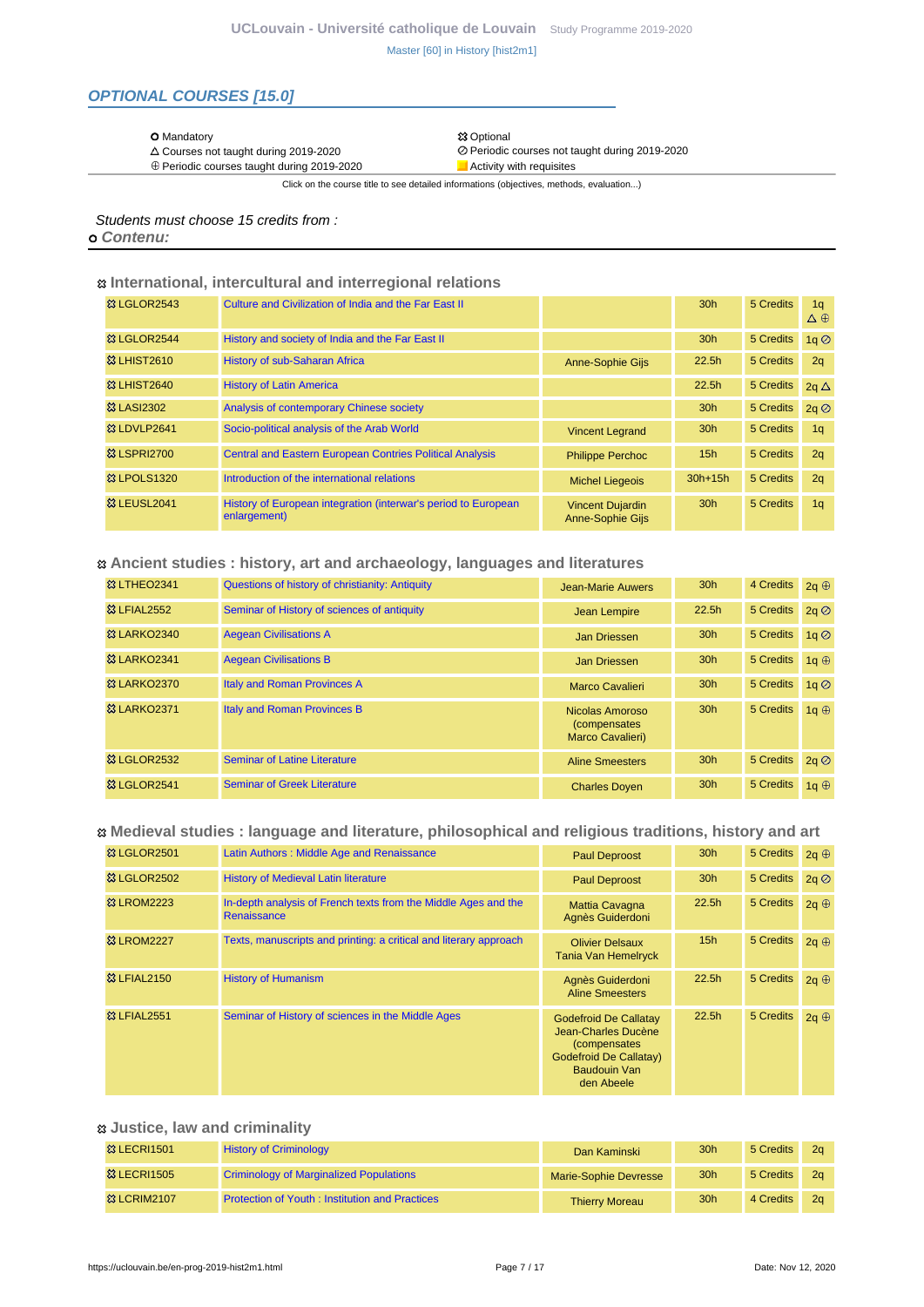# **UCLouvain - Université catholique de Louvain** [Study Programme 2019-2020](https://uclouvain.be/en/study-programme) [Master \[60\] in History \[hist2m1\]](https://uclouvain.be/en-prog-2019-hist2m1.html)

# **Cultures et éthique du numérique**

| <b>83 LFIAL2010</b>     | Altissia Chair: The Digital Turn in Culture & Ethics                                           | <b>Chris Tanasescu</b>                                                                   | 22.5h           | 5 Credits | 1q                                 |
|-------------------------|------------------------------------------------------------------------------------------------|------------------------------------------------------------------------------------------|-----------------|-----------|------------------------------------|
| <b>83 LFIAL2020</b>     | Altissia Chair: Practical Digital Methods and Tools for the<br><b>Humanities</b>               | <b>Chris Tanasescu</b>                                                                   | 22.5h+15h       | 5 Credits | 2q                                 |
| <b>83 LFIAL2630</b>     | Introduction to automatic text processing                                                      | <b>Cédrick Fairon</b>                                                                    | 22.5h           | 5 Credits | 2q                                 |
| <b>83 LFIAL2640</b>     | <b>Digital humanities</b>                                                                      | <b>Paul Bertrand</b>                                                                     | 15h             | 5 Credits | 2q                                 |
| <b>83 LFIAL2650</b>     | Digital Document and Data Analysis, Critical Editing, and<br><b>Publishing</b>                 | <b>Chris Tanasescu</b>                                                                   | 15h             | 5 Credits | 2q                                 |
| <b>83 LFIAL2660</b>     | Digital practices seminar                                                                      | <b>Paul Bertrand</b><br><b>Chris Tanasescu</b><br><i>(compensates)</i><br>Paul Bertrand) | 15h             | 5 Credits | 2q                                 |
| <b>&amp;3 LHIST2600</b> | <b>Digital Practices in History Professions</b>                                                |                                                                                          | 30 <sub>h</sub> | 5 Credits | 2q                                 |
| <b>83 LFILO2970</b>     | Seminar on (ethical aspects of) the relation between science and<br>society in a digital world | <b>Charles Pence</b>                                                                     | 30 <sub>h</sub> | 5 Credits | 2q                                 |
| <b>&amp;3 LCLIB2120</b> | Bibliothéconomie et bibliométrie : collections, services,<br>ressources et médiation           | Frédéric Brodkom                                                                         | 15h             | 5 Credits | $1q$ <sup><math>\odot</math></sup> |
| <b>&amp; LCLIB2130</b>  | <b>Digital books</b>                                                                           | Pierre Van Overbeke                                                                      | 15h             | 5 Credits | 1q                                 |
| <b>&amp; LFSA2202</b>   | <b>Ethics and ICT</b>                                                                          | <b>Axel Gosseries</b><br><b>Olivier Pereira</b>                                          | 30 <sub>h</sub> | 5 Credits | 2q                                 |
| <b>&amp;3 LANTR2115</b> | Séminaire d'Anthropologie du Numérique : technologie, jeux<br>vidéos et mondes virtuels        | <b>Olivier Servais</b>                                                                   | 15h             | 5 Credits | 2q                                 |
| <sup>3</sup> LCOMU2640  | <b>Media literacy</b>                                                                          | <b>Thibault Philippette</b>                                                              | 30 <sub>h</sub> | 5 Credits | 1q                                 |
| <b>&amp;3 MCOMU2209</b> | Internet et société                                                                            | <b>Sandrine Roginsky</b>                                                                 | 30h             | 5 Credits | 1q                                 |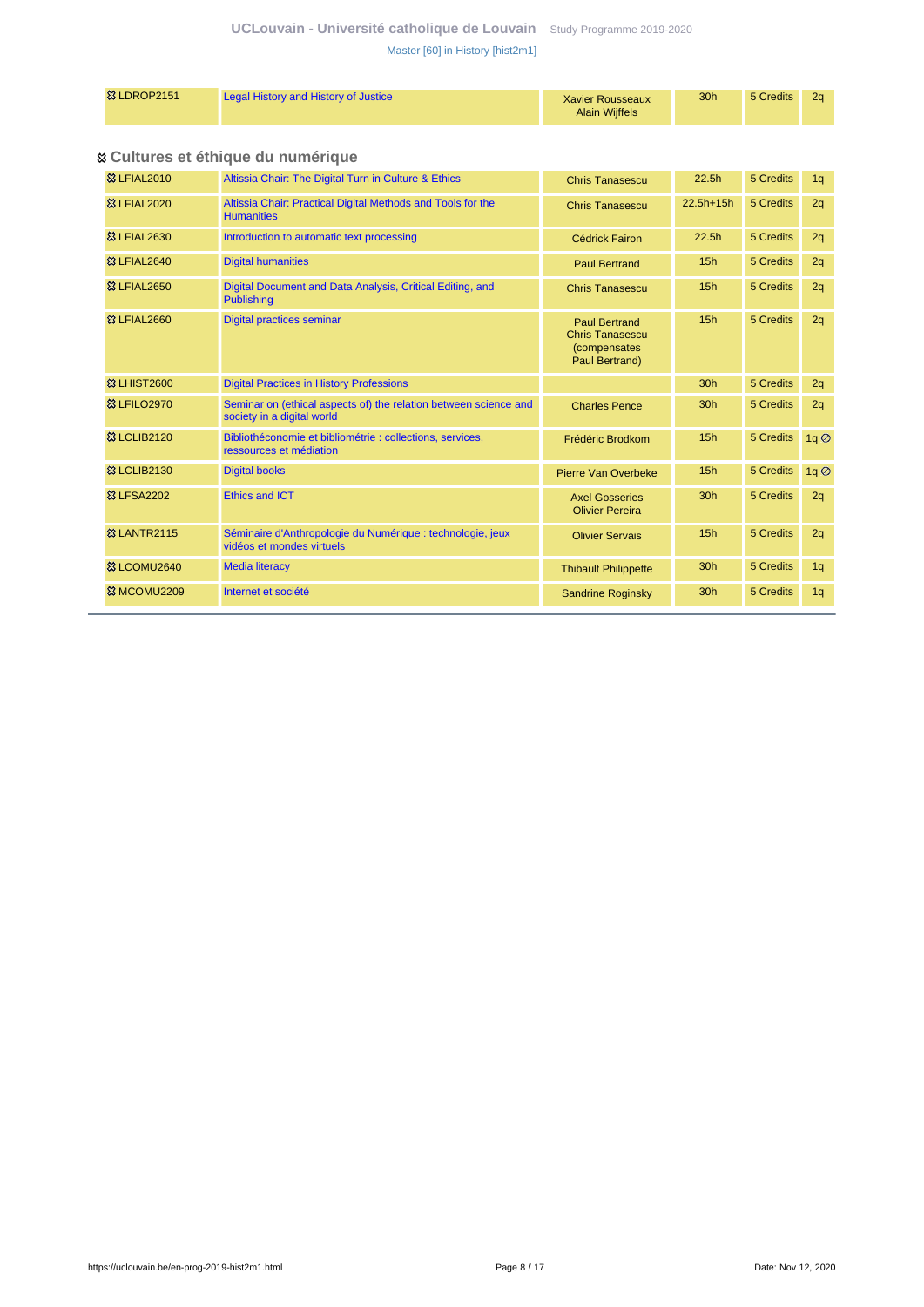# <span id="page-8-0"></span>**The programme's courses and learning outcomes**

For each UCLouvain training programme, a [reference framework of learning outcomes](https://uclouvain.be/en-prog-2019-hist2m1-competences_et_acquis.html) specifies the competences expected of every graduate on completion of the programme. You can see the contribution of each teaching unit to the programme's reference framework of learning outcomes in the document "In which teaching units are the competences and learning outcomes in the programme's reference framework developed and mastered by the student?"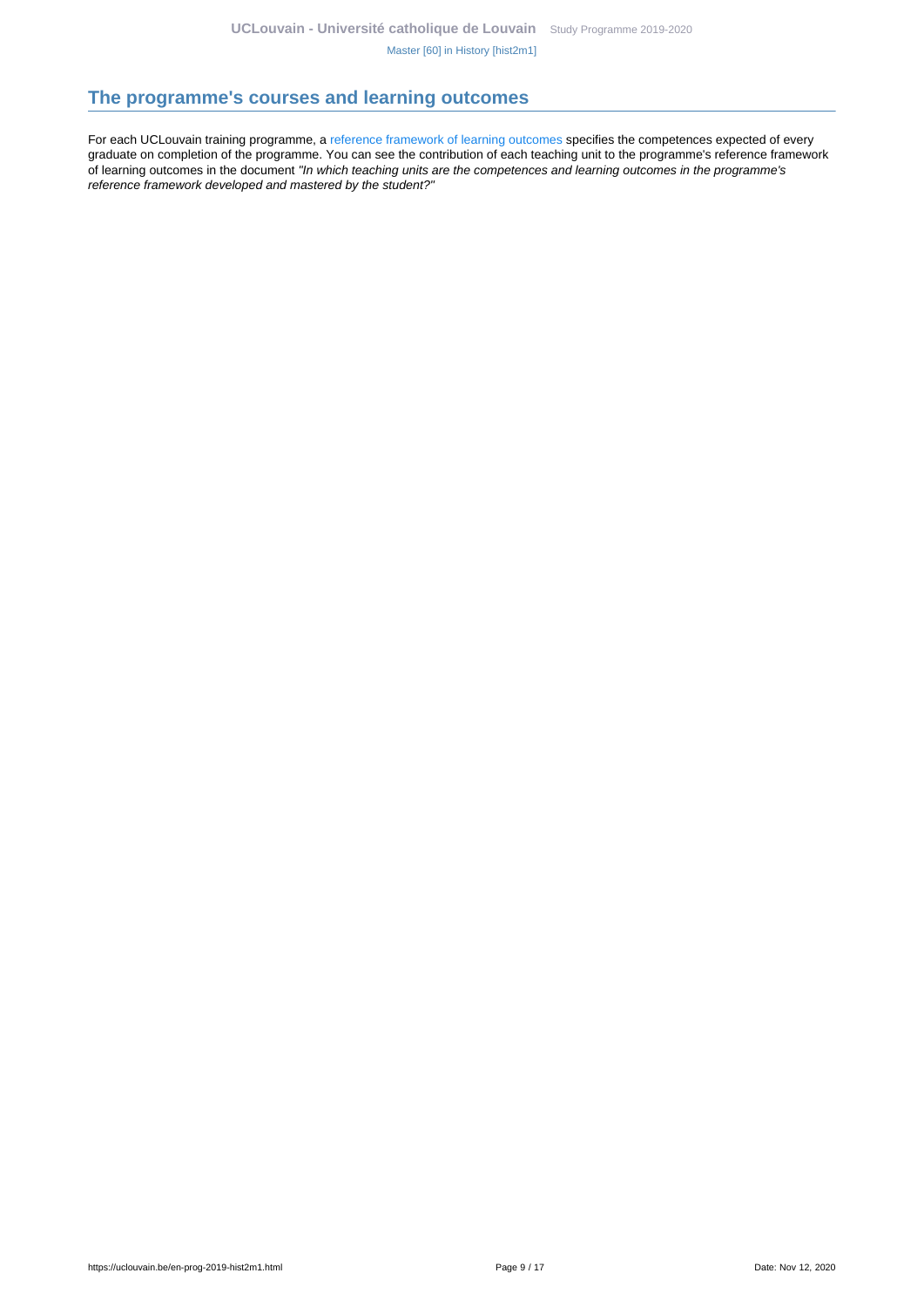# **HIST2M1 - Information**

# <span id="page-9-1"></span><span id="page-9-0"></span>**Admission**

General (https://uclouvain.be/en/study/inscriptions/admission-requirements-master-s-degree.html) and specific admission requirements for this program must be satisfied at the time of enrolling at the university.

**In the event of the divergence between the different linguistic versions of the present conditions, the French version shall prevail.**

#### SUMMARY

- > Specific Admission Requirements
- [> University Bachelors](#page-9-2)
- [> Non university Bachelors](#page-10-0)
- [> Holders of a 2nd cycle University degree](#page-11-0)
- [> Holders of a non-University 2nd cycle degree](#page-11-1)
- [> Adults taking up their university training](#page-11-2)
- [> Access on the file](#page-11-3)
- [> Admission and Enrolment Procedures for general registration](#page-11-4)

# **Specific Admission Requirements**

#### **Specific Admission Requirements**

- **1°** Students must hold a first level university degree.
- **2°** Provide proof of a sufficient level in French ([B1 of the European Framework of Reference](http://www.coe.int/T/DG4/Portfolio/documents/cadrecommun.pdf) )
- 3° Students must have undertaken training including the following 105 credits:
- ⇒ 30 credits in general or specialised history courses, covering several periods;
- ⇒ 30 credits in introduction to the historical discipline and research techniques;
- $\Rightarrow$  30 credits in implementing theory;
- ⇒ 15 course credits in ancient, Medieval and/or modern languages.

The 30 credits of the [Minor in History \[30.0\]](https://uclouvain.be/en-prog-2019-min-lhist100i) satisfy these requriements.

If the student does not have sufficient training in one or several of these subjects, prerequisites will be added to the masters programme (with a maximum of 15 credits).

If the total number of prerequisites exceeds 15 credits, access to the master is subject to the student passing the '[Preparotory year for](https://uclouvain.be/en-prog-2019-hist1pm) [Master in History \[60.0\],](https://uclouvain.be/en-prog-2019-hist1pm) the programme of which is based on the student's file.

Course equivalents are submitted for approval to the chairman of jury, the secretary of the jury and the academic faculty secretary.

# <span id="page-9-2"></span>**University Bachelors**

| <b>Diploma</b>                                                                                 | <b>Special Requirements</b>              | <b>Access</b>                   | <b>Remarks</b>                                                                                                                                                                                                                          |
|------------------------------------------------------------------------------------------------|------------------------------------------|---------------------------------|-----------------------------------------------------------------------------------------------------------------------------------------------------------------------------------------------------------------------------------------|
| <b>UCLouvain Bachelors</b>                                                                     |                                          |                                 |                                                                                                                                                                                                                                         |
| <b>Bachelor in History</b>                                                                     |                                          | Direct Access                   |                                                                                                                                                                                                                                         |
| Other Bachelor                                                                                 | With the Minor in History                | Access with additional training | Additional requirements for<br>admission.                                                                                                                                                                                               |
|                                                                                                |                                          |                                 | In some cases, the UCLouvain<br>Enrolment Office, after<br>reviewing their online enrolment<br>or re-enrolment application, will<br>ask the students concerned<br>to provide an enrolment<br>authorisation from the faculty/<br>school. |
| Bachelor in Sociology and<br>Anthropology<br><b>Bachelor in Political Sciences:</b><br>General | With the Minor in History<br>(version B) | Direct Access                   | With prerequisites integrated<br>into the masters programme<br>(max. 15 credits).                                                                                                                                                       |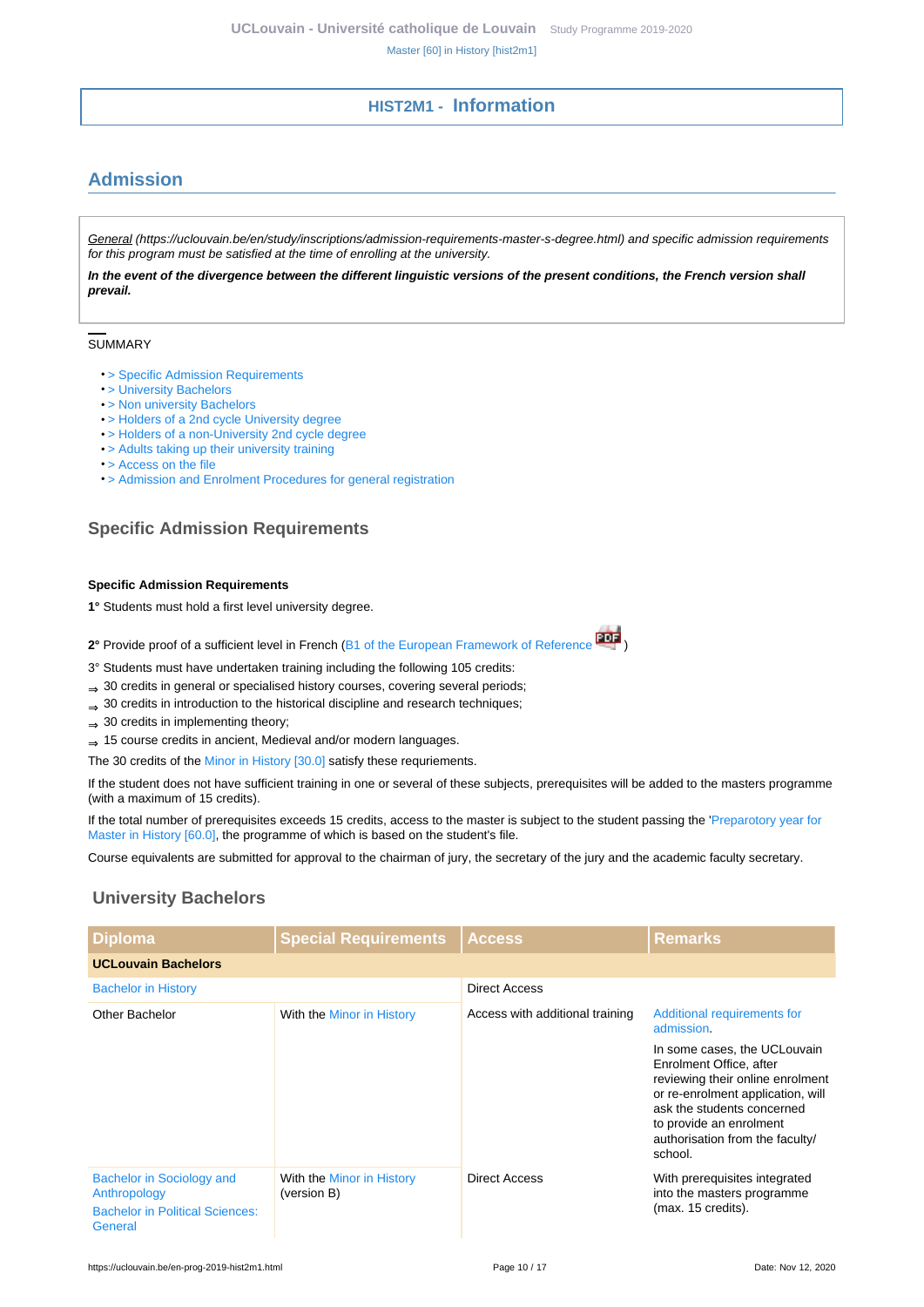| <b>Bachelor in Political Sciences:</b><br>General<br>Bachelor in Human and Social<br><b>Sciences</b><br><b>Bachelor in Human and Social</b><br><b>Sciences</b><br>Bachelor in Information and<br>Communication<br>Bachelor in Information and<br>Communication |                                                              |                                                                                   | In some cases, the UCLouvain<br>Enrolment Office, after<br>reviewing their online enrolment<br>or re-enrolment application, will<br>ask the students concerned<br>to provide an enrolment<br>authorisation from the faculty/<br>school. |
|----------------------------------------------------------------------------------------------------------------------------------------------------------------------------------------------------------------------------------------------------------------|--------------------------------------------------------------|-----------------------------------------------------------------------------------|-----------------------------------------------------------------------------------------------------------------------------------------------------------------------------------------------------------------------------------------|
| <b>Bachelor in Law</b>                                                                                                                                                                                                                                         | With the Minor in History<br>(version B)                     | <b>Direct Access</b>                                                              | With prerequisites integrated<br>into the masters programme<br>(max. 15 credits).                                                                                                                                                       |
|                                                                                                                                                                                                                                                                |                                                              |                                                                                   | In some cases, the UCLouvain<br>Enrolment Office, after<br>reviewing their online enrolment<br>or re-enrolment application, will<br>ask the students concerned<br>to provide an enrolment<br>authorisation from the faculty/<br>school. |
| Bachelier en philosophie, arts et<br>lettres                                                                                                                                                                                                                   | With the Minor in History<br>(version B)                     | <b>Direct Access</b>                                                              | With prerequisites integrated<br>into the masters programme<br>(max. 15 credits).                                                                                                                                                       |
|                                                                                                                                                                                                                                                                |                                                              |                                                                                   | In some cases, the UCLouvain<br>Enrolment Office, after<br>reviewing their online enrolment<br>or re-enrolment application, will<br>ask the students concerned<br>to provide an enrolment<br>authorisation from the faculty/<br>school. |
| <b>Other Bachelor</b>                                                                                                                                                                                                                                          |                                                              | Access with additional training                                                   | Additional training to be<br>determined depending on the<br>programme followed                                                                                                                                                          |
|                                                                                                                                                                                                                                                                | Others Bachelors of the French speaking Community of Belgium |                                                                                   |                                                                                                                                                                                                                                         |
| Bachelor in History                                                                                                                                                                                                                                            |                                                              | <b>Direct Access</b>                                                              |                                                                                                                                                                                                                                         |
| <b>Other Bachelor</b>                                                                                                                                                                                                                                          |                                                              | Access with additional training                                                   | Additional training to be<br>determined depending on the<br>programme followed                                                                                                                                                          |
| <b>Bachelors of the Dutch speaking Community of Belgium</b>                                                                                                                                                                                                    |                                                              |                                                                                   |                                                                                                                                                                                                                                         |
| Bachelor in History                                                                                                                                                                                                                                            |                                                              | <b>Direct Access</b>                                                              |                                                                                                                                                                                                                                         |
| <b>Other Bachelor</b>                                                                                                                                                                                                                                          |                                                              | Access with additional training                                                   | Additional training to be<br>determined depending on the<br>programme followed                                                                                                                                                          |
| <b>Foreign Bachelors</b>                                                                                                                                                                                                                                       |                                                              |                                                                                   |                                                                                                                                                                                                                                         |
| <b>Bachelor in History</b>                                                                                                                                                                                                                                     |                                                              | Based on application: accepted,<br>conditional on further training,<br>or refusal |                                                                                                                                                                                                                                         |
| <b>Other Bachelor</b>                                                                                                                                                                                                                                          |                                                              | Access with additional training                                                   | Additional training to be<br>determined depending on the<br>programme followed                                                                                                                                                          |

# <span id="page-10-0"></span>**Non university Bachelors**

> Find out more about links (https://uclouvain.be/fr/etudier/passerelles) to the university

| <b>Diploma</b>                                                                                                                    | <b>Access</b>                                                                                              | l Remarks  |
|-----------------------------------------------------------------------------------------------------------------------------------|------------------------------------------------------------------------------------------------------------|------------|
| BA - AESI orientation Sciences humaines: géographie, histoire,<br>sciences sociales - HE - crédits supplémentaires entre 45 et 60 | Les enseignements<br>supplémentaires éventuels<br>peuvent être consultés dans le<br>module complémentaire. | Type court |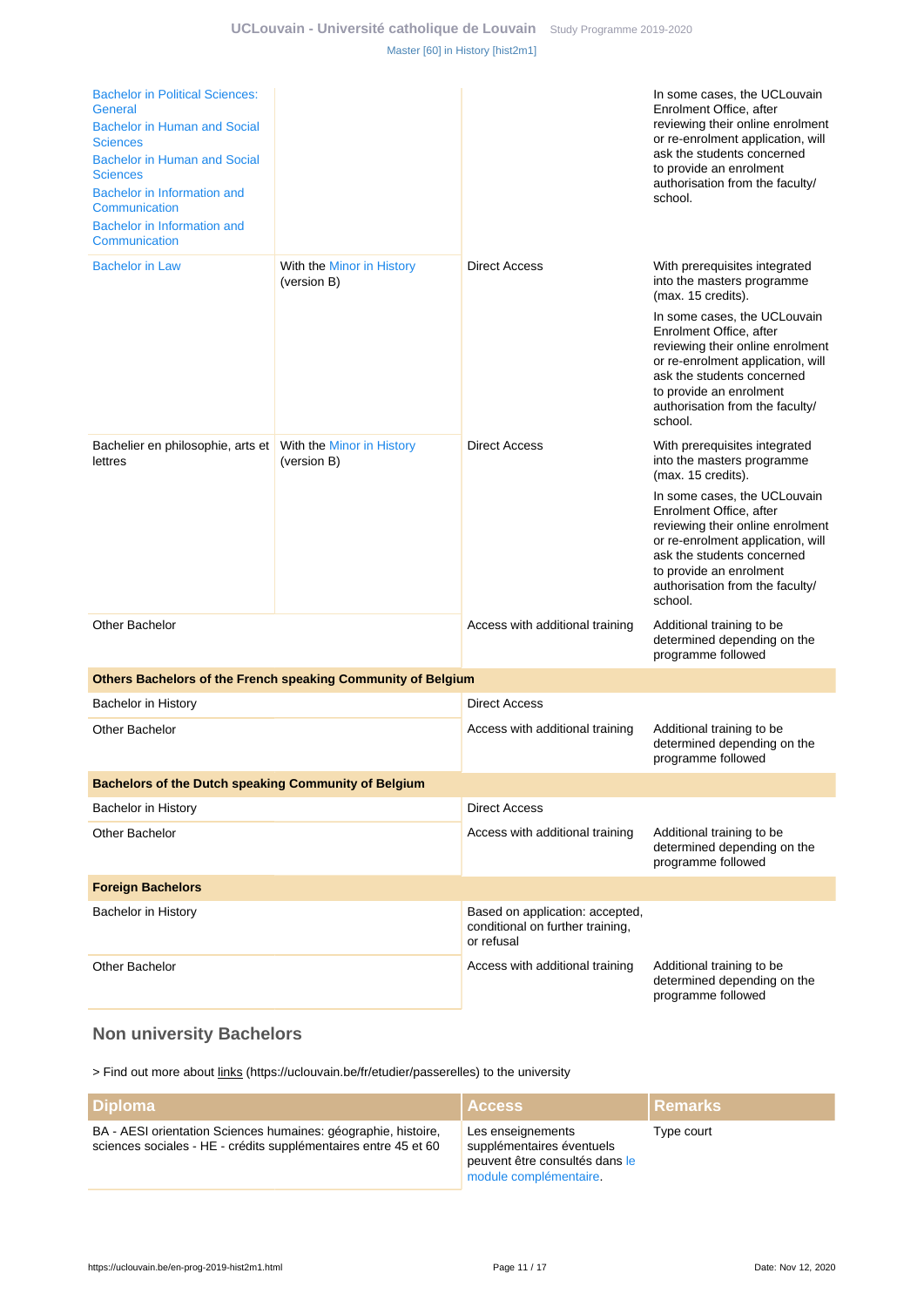# <span id="page-11-0"></span>**Holders of a 2nd cycle University degree**

| <b>Diploma</b>                                                                              | <b>Special Requirements</b> | <b>Access</b>                   | <b>Remarks</b>                                                                                                                                                                                                                          |
|---------------------------------------------------------------------------------------------|-----------------------------|---------------------------------|-----------------------------------------------------------------------------------------------------------------------------------------------------------------------------------------------------------------------------------------|
| "Licenciés"                                                                                 |                             |                                 |                                                                                                                                                                                                                                         |
| Holder of a "Licence" and Ingeneers                                                         |                             | Access with additional training | Additional training to be<br>determined depending on the<br>programme followed                                                                                                                                                          |
| <b>Masters</b>                                                                              |                             |                                 |                                                                                                                                                                                                                                         |
| Master [60] in History of Art and<br>Archaeology: General<br>Master [120] in History of Art | With the Minor in History   | <b>Direct Access</b>            | With 15 credits prerequisites<br>integrated into the masters<br>programme.                                                                                                                                                              |
| and Archaeology: General                                                                    |                             |                                 | In some cases, the UCLouvain<br>Enrolment Office, after<br>reviewing their online enrolment<br>or re-enrolment application, will<br>ask the students concerned<br>to provide an enrolment<br>authorisation from the faculty/<br>school. |
| <b>Other Master</b>                                                                         |                             | Access with additional training | Additional training to be<br>determined depending on the<br>programme followed                                                                                                                                                          |

# <span id="page-11-1"></span>**Holders of a non-University 2nd cycle degree**

Not relevant for this Master.

# <span id="page-11-2"></span>**Adults taking up their university training**

> See the website Valorisation des acquis de l'expérience (https://uclouvain.be/fr/etudier/vae)

It is possible to gain admission to all masters courses via the validation of professional experience procedure.

### <span id="page-11-3"></span>**Access on the file**

Reminder : all Masters (apart from Advanced Masters) are also accessible on file.

# <span id="page-11-4"></span>**Admission and Enrolment Procedures for general registration**

Requests for additional information regarding admission should be addressed to Mme Fiorella Flamini, Study Adviser at the **Faculty of Philosophy, Arts and Letters** (conseiller.etudes-fial@uclouvain.be, tel. : +32 (0)10 47 48 57). All requests for admission based on the student's academic record (as well as category II and III bridging programmes) should be submitted to Mme Fiorella Flamini, Study Adviser at the **Faculty of Philosophy, Arts and Letters** (Collège Mercier, 14 bte L3.06.01, Place Cardinal Mercier B-1348 Louvainla-Neuve, conseiller.etudes-fial@uclouvain.be, tel. : +32 (0)10 47 48 57). The application file should include a letter in support of the application, academic transcripts for every year in higher education, a copy of the qualification(s) gained and, where the student has had a professional career, a curriculum vitae. International candidates should submit their request to the University Enrolment Office according to the procedure outlined at : https://uclouvain.be/inscription (https://uclouvain.be/inscription)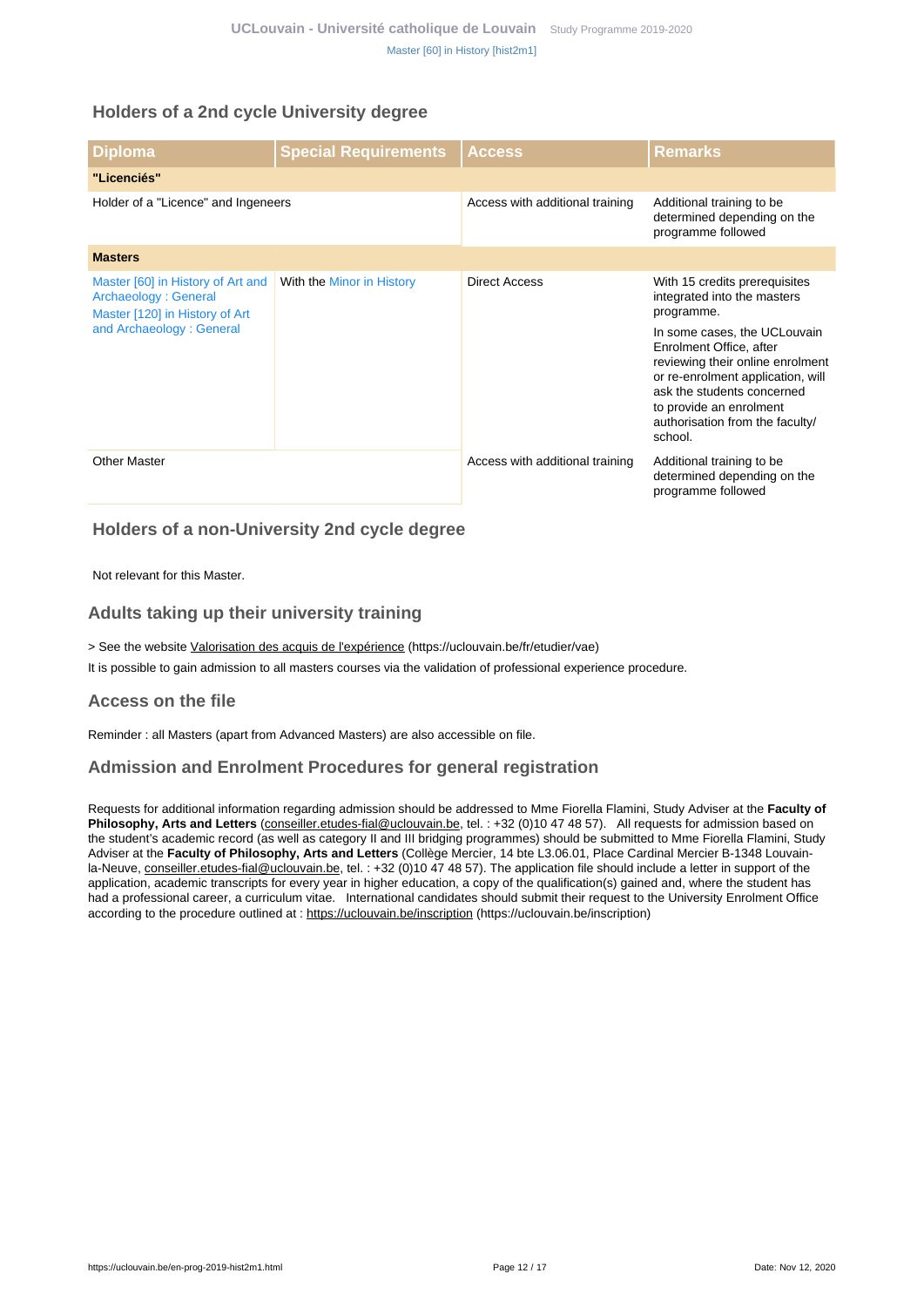# <span id="page-12-0"></span>**Supplementary classes**

**To enrol for this Masters, the student must have a good command of certain subjects. If this is not the case, they must add preparatory modules to their Master's programme.**

| <b>O</b> Mandatory                                | <b>83 Optional</b>                             |
|---------------------------------------------------|------------------------------------------------|
| $\triangle$ Courses not taught during 2019-2020   | ⊘ Periodic courses not taught during 2019-2020 |
| $\oplus$ Periodic courses taught during 2019-2020 | Activity with requisites                       |
|                                                   |                                                |

Click on the course title to see detailed informations (objectives, methods, evaluation...)

#### The programme will be made up according to the student's previous studies (maximum 60 credits).  **Making History - Theory and Application of Theory (35 credits)**

| O LFIAL1430        | <b>Critical Examination of Information and Critical Thinking</b>                         | Jean Leclercq<br>Laurence Van Ypersele                                                         | $45h+10h$         | 5 Credits | 2q             |
|--------------------|------------------------------------------------------------------------------------------|------------------------------------------------------------------------------------------------|-------------------|-----------|----------------|
| <b>OLHIST1140</b>  | <b>General heuristics</b>                                                                | <b>Paul Bertrand</b>                                                                           | 22.5h+15h         | 6 Credits | 1q             |
| O LHIST1241        | Specialized heuristics and exercises on questions of history :<br>antiquity              | Françoise Van Haeperen                                                                         | $15h+15h$         | 4 Credits | 1 <sub>q</sub> |
| O LHIST1242        | Specialized heuristics and exercises on questions of history : the<br><b>Middle Ages</b> | <b>Paul Bertrand</b>                                                                           | $15h+15h$         | 4 Credits | 1q             |
| <b>O</b> LHIST1243 | Specialized heuristics and exercises on questions of history :<br>modern times           | Silvia Mostaccio                                                                               | $15h+15h$         | 4 Credits | 2q             |
| O LHIST1244        | Specialized heuristics and exercises on questions of history: the<br>contemporary period | <b>Vincent Delcorps</b><br>(compensates<br><b>Vincent Dujardin)</b><br><b>Vincent Dujardin</b> | $15h+15h$         | 4 Credits | 2q             |
| O LFIAL1156        | <b>Computer Applications in the Humanities</b>                                           | <b>Gauthier Godart</b><br><i>(compensates)</i><br>Aurore François)                             | $15h+15h$         | 3 Credits | 1 <sub>q</sub> |
| <b>O</b> LHIST1320 | Quantitative methods in studying history                                                 | <b>Aurore François</b><br>Frédéric Vesentini<br>(compensates)<br>Aurore François)              | 22.5 <sub>h</sub> | 5 Credits | 1 <sub>q</sub> |

#### **Seminars (15 credits)**

2 option seminars (a major for 8 credits and a minor for 7 credits). The same period of history may only be chosen once : Two seminars from :

| <b>&amp;3 LHIST1391</b>  | <b>Seminar: Antiquity</b>                              | Françoise Van Haeperen                              | 22.5h             | 8 Credits        | 1 <sub>q</sub> |
|--------------------------|--------------------------------------------------------|-----------------------------------------------------|-------------------|------------------|----------------|
| <b>&amp; LHIST1392</b>   | <b>Seminar: the Middle Ages</b>                        | Paul Bertrand (coord.)<br><b>Gilles Lecuppre</b>    | 22.5 <sub>h</sub> | 8 Credits        | 1 <sub>q</sub> |
| <b>&amp;3 LHIST1393</b>  | Seminar: Early modern times                            | <b>Gilles Lecuppre</b><br>Silvia Mostaccio (coord.) | 22.5h             | 8 Credits        | 1 <sub>q</sub> |
| <b>&amp;3 LHIST1394</b>  | Seminar: the contemporary period                       | Laurence Van Ypersele                               | 22.5h             | 8 Credits        | 1 <sub>q</sub> |
| <b>&amp;3 LHIST1395</b>  | Seminar: Contemporary Period (International Relations) | <b>Vincent Dujardin</b>                             | 22.5 <sub>h</sub> | 8 Credits        | $2q \Delta$    |
| <b>83 LHIST1391A</b>     | <b>Seminar: Antiquity - PARTIM</b>                     | Françoise Van Haeperen                              | 22.5h             | <b>7 Credits</b> | 1q             |
| <b>83 LHIST1392A</b>     | Seminar: Seminar: the Middle Ages - PARTIM             | <b>Paul Bertrand</b><br><b>Gilles Lecuppre</b>      | 22.5h             | <b>7 Credits</b> | 1 <sub>q</sub> |
| <b>83 LHIST1393A</b>     | Seminar: Early modern times - PARTIM                   | <b>Gilles Lecuppre</b><br>Silvia Mostaccio          | 22.5h             | <b>7 Credits</b> | 1 <sub>q</sub> |
| 83 LHIST1394A            | Seminar: Cont period - PARTIM                          | Laurence Van Ypersele                               | 22.5 <sub>h</sub> | <b>7 Credits</b> | 1 <sub>q</sub> |
| <b>&amp;3 LHIST1395A</b> | Seminar: the contemporary period PARTIM                | <b>Vincent Dujardin</b>                             | 22.5 <sub>h</sub> | <b>7 Credits</b> | $2q \Delta$    |

#### **Languages (10 credits)**

Students must take one course of Ancient Languages (5 credits) and one course of Modern Languages (5 credits). Students must take one course of Ancient Languages (5 credits) and one course of Modern Languages (5 credits).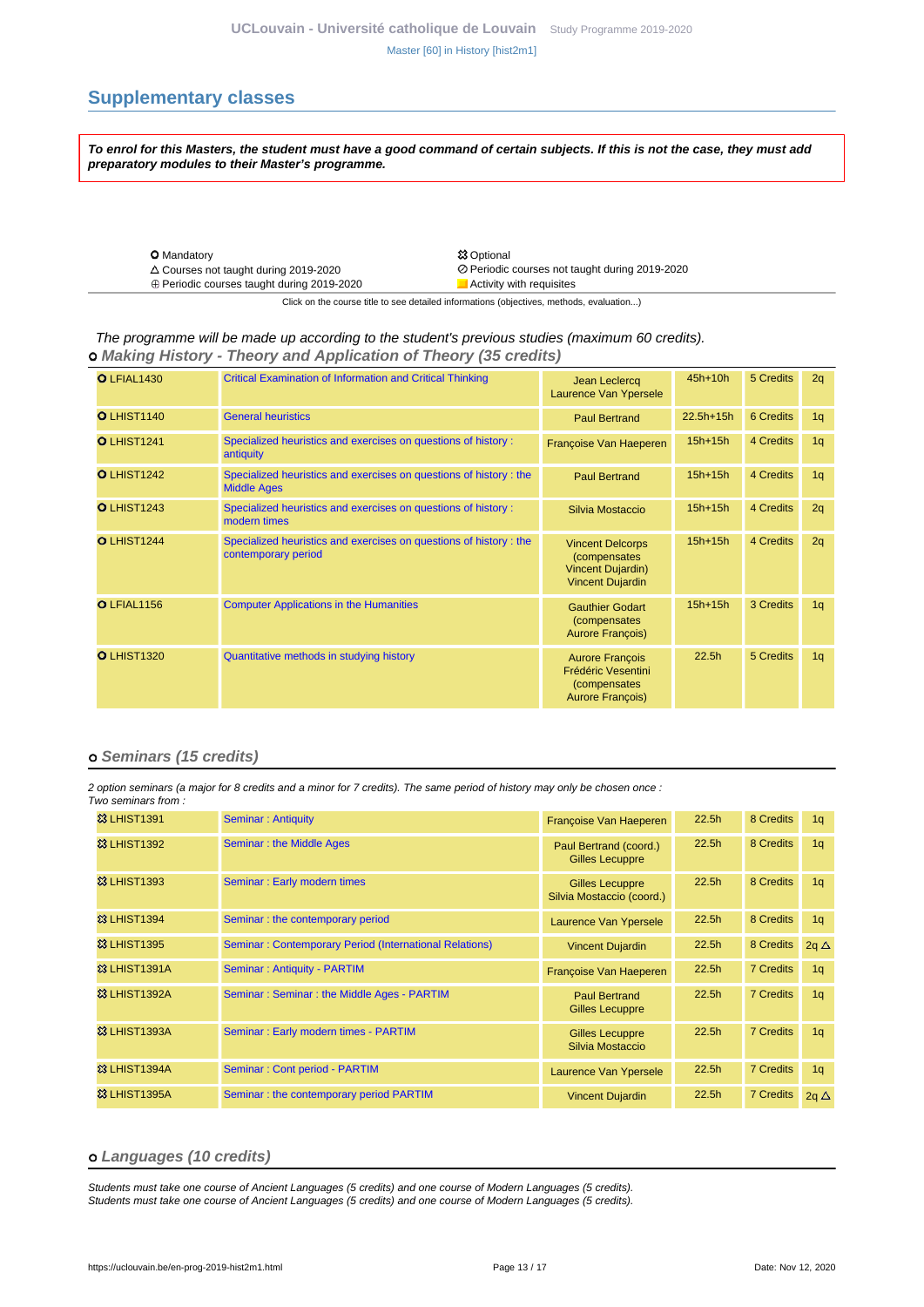#### **Ancient languages (5 credits)**

LFIAL1770 and LFIAL1181 are open to students who have either studied Latin for four hours per week during the last four years of secondary education or pass an assessment test at the beginning of the year. LFIAL1180 is open to all.

| <b>&amp;3 LFIAL1180</b> | <b>Begining Latin</b>                                                                        | <b>Alain Meurant</b>  | $30h+30h$ | 5 Credits | 1α |
|-------------------------|----------------------------------------------------------------------------------------------|-----------------------|-----------|-----------|----|
| <b>&amp;3 LFIAL1181</b> | <b>Auteurs latins</b><br>15 hours of exercises, choice between classical and medieval latin. | <b>Paul Deproost</b>  | $30h+15h$ | 5 Credits |    |
| <b>&amp; LFIAL1770</b>  | <b>Beginning Greek</b>                                                                       | <b>Claude Obsomer</b> | $30h+30h$ | 5 Credits |    |

### **Modern languages (5 credits)**

| <b>&amp; LANGL1212</b>  | English for Arts Students. An intermediate course | <b>Catherine Avery</b><br>Stéphanie Brabant<br>Jean-Luc<br>Delghust (coord.)<br>Marie Van Reet                         | 60h       | 5 Credits | $1 +$<br>2q    |
|-------------------------|---------------------------------------------------|------------------------------------------------------------------------------------------------------------------------|-----------|-----------|----------------|
| <b>&amp; LANGL1111</b>  | English: Language & Culture                       | <b>Estelle Dagneaux</b><br>$(c$ oord. $)$<br>Céline Gouverneur<br><b>Claudine Grommersch</b><br><b>Brigitte Loosen</b> | 45h       | 5 Credits | $1 +$<br>2q    |
| <b>&amp; LNEER1111</b>  | Dutch language and culture                        | <b>Katrien De</b><br>Rycke (coord.)<br><b>Lutgarde Schrijvers</b>                                                      | 60h       | 5 Credits | $1 +$<br>2q    |
| <b>&amp; LNEER1730</b>  | Dutch language                                    | Hilde Bosmans (coord.)<br><b>Katrien De Rycke</b>                                                                      | 60h       | 5 Credits | 1q             |
| <b>&amp;3 LALLE1710</b> | German language                                   | Caroline Klein (coord.)                                                                                                | $30h+30h$ | 5 Credits | 1 <sub>q</sub> |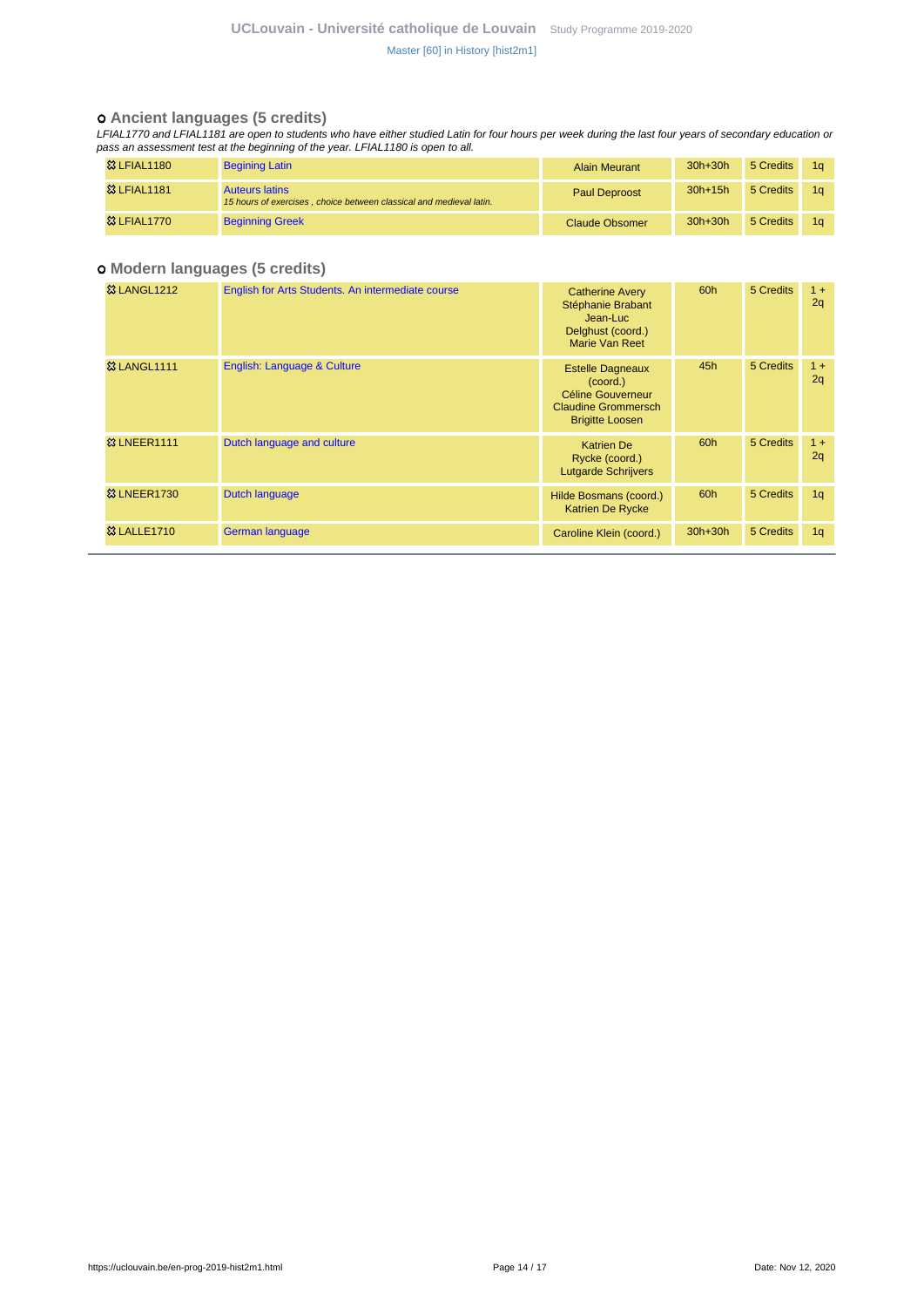# <span id="page-14-0"></span>**Teaching method**

The core courses on the Master 60 give an introduction to research, as well as interactive classes, based on dossiers, covering the various historical periods in the field 'Gouvernance et sociétés'.

A special place is reserved for the seminar (10 credits) which calls for a lot of research in libraries and archive centres, as well as substantial work in documentary criticism and preparation of an oral and written summary.

A large selection of optional courses allows the student both to gain more depth in the knowledge acquired in the bachelor programme and begin a cross-disciplinary approach.

# <span id="page-14-1"></span>**Evaluation**

**The evaluation methods comply with the regulations concerning studies and exams (https://uclouvain.be/fr/decouvrir/ rgee.html). More detailed explanation of the modalities specific to each learning unit are available on their description sheets under the heading "Learning outcomes evaluation method".**

Written and oral exams aim to measure the level of acquisition and grasp of basic concepts, theories, basic data and know-how in the different fields in question.

The exercises and seminars are the subject of continuous assessment.

The end of study work is marked by the supervisor and two readers.

Courses are evaluated according to current university regulations (see General Examination Regulations). Students may find further information on specific evaluation methods in the course descriptions.

To obtain a student's average, the grades awarded for each course unit are weighted by their respective credits.

# <span id="page-14-2"></span>**Mobility and/or Internationalisation outlook**

No Erasmus exchange is foreseen in the master 60.

# <span id="page-14-3"></span>**Possible trainings at the end of the programme**

#### **Accessible masters** :

[Master \[120\] in History](https://uclouvain.be/en-prog-2019-hist2m) Direct access to the second block of the master; training includes the Dissertation and the Dissertation seminar (30 credits), one focus and the possible further trainings (maximum 30 credits).

#### **Links to the Teacher Training Certificate (upper secondary education)** :

at the end of the Master in History [60.0], students can access the 'Teacher Training Certificate (upper secondary education) - History [30.0]'.

# <span id="page-14-4"></span>**Contacts**

**Attention, you are currently reading an archived page: below contact informations were for program study 2019-2020 only. To get current contact informations please got to [current program study](https://uclouvain.be/fr/catalogue-formations) site.**

#### **Curriculum Management**

| Faculty          |                                                                                                    |
|------------------|----------------------------------------------------------------------------------------------------|
| Structure entity | SSH/FIAL                                                                                           |
| Denomination     | Faculty of Philosophy, Arts and Letters (FIAL) (https://uclouvain.be/<br>repertoires/entites/fial) |
| Sector           | Human Sciences (SSH) (https://uclouvain.be/repertoires/entites/<br>ssh)                            |
| Acronym          | <b>FIAL</b>                                                                                        |
| Postal address   | Place Blaise Pascal 1 - bte L3.03.11                                                               |
|                  | 1348 Louvain-la-Neuve                                                                              |
|                  | Tel: +32 (0) 10 47 48 50                                                                           |
| Web site         | http://www.uclouvain.be/fial                                                                       |
| Mandate(s)       |                                                                                                    |